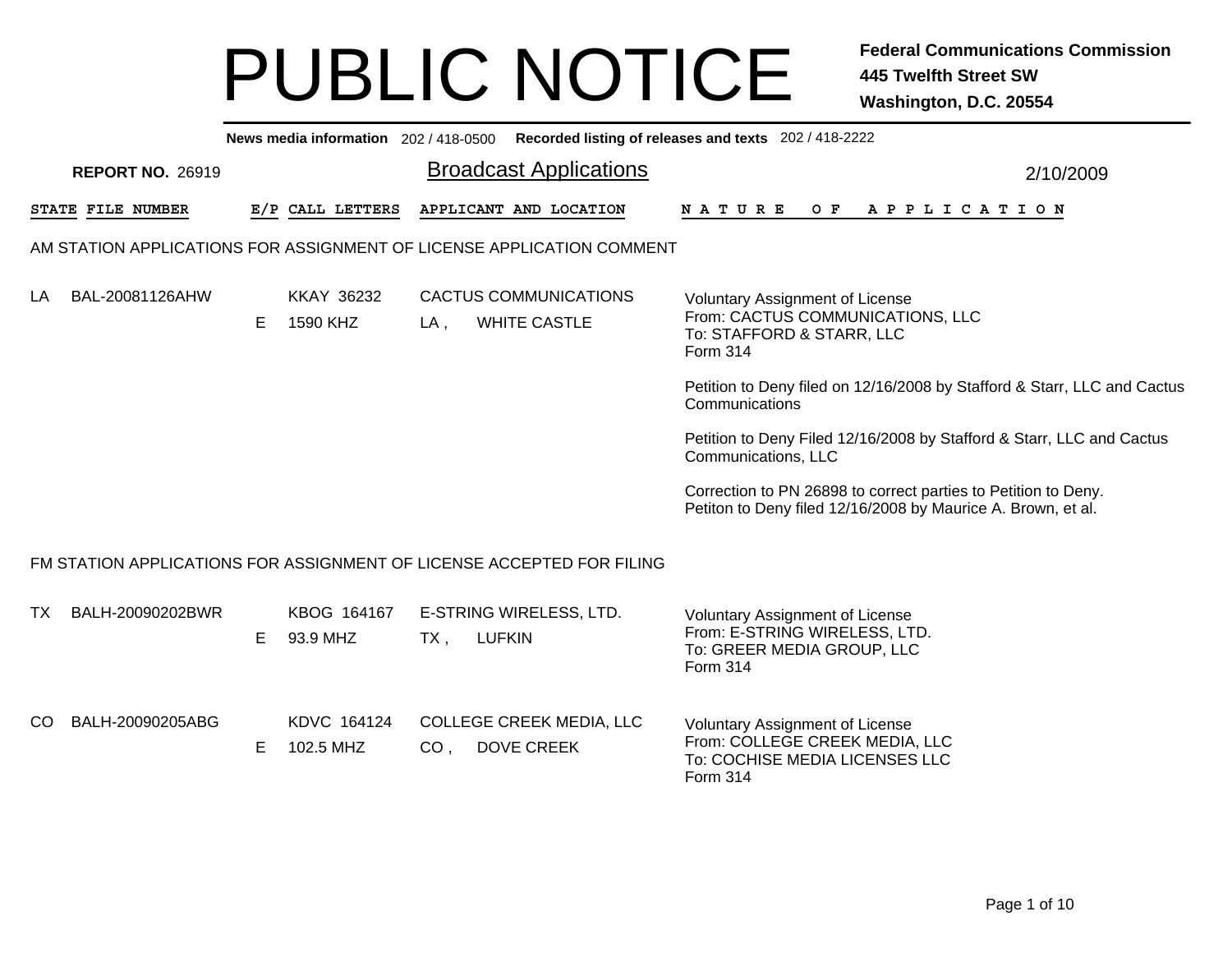|           |                                                                          |    |                                |                               |  | News media information 202/418-0500 Recorded listing of releases and texts 202/418-2222 |                                                                                                                         |  |  |     |  |                       |  |  |  |  |                                                              |
|-----------|--------------------------------------------------------------------------|----|--------------------------------|-------------------------------|--|-----------------------------------------------------------------------------------------|-------------------------------------------------------------------------------------------------------------------------|--|--|-----|--|-----------------------|--|--|--|--|--------------------------------------------------------------|
|           | <b>REPORT NO. 26919</b>                                                  |    |                                | <b>Broadcast Applications</b> |  |                                                                                         |                                                                                                                         |  |  |     |  |                       |  |  |  |  | 2/10/2009                                                    |
|           | STATE FILE NUMBER                                                        |    | E/P CALL LETTERS               |                               |  | APPLICANT AND LOCATION                                                                  | N A T U R E                                                                                                             |  |  | O F |  | A P P L I C A T I O N |  |  |  |  |                                                              |
|           | FM TRANSLATOR APPLICATIONS FOR ASSIGNMENT OF LICENSE ACCEPTED FOR FILING |    |                                |                               |  |                                                                                         |                                                                                                                         |  |  |     |  |                       |  |  |  |  |                                                              |
| SC.       | BALFT-20090205ABD                                                        | E. | 98.9 MHZ                       | INC.<br>SC,                   |  | W255BW 149563 EDGEWATER BROADCASTING,<br><b>HOLLYWOOD</b>                               | <b>Voluntary Assignment of License</b><br>From: EDGEWATER BROADCASTING, INC.<br>To: APEX BROADCASTING, INC.<br>Form 345 |  |  |     |  |                       |  |  |  |  |                                                              |
|           | AM STATION APPLICATIONS FOR LICENSE TO COVER ACCEPTED FOR FILING         |    |                                |                               |  |                                                                                         |                                                                                                                         |  |  |     |  |                       |  |  |  |  |                                                              |
| KY.       | BL-20090203AEP                                                           | P  | <b>WTLO 14726</b><br>1480 KHZ  | KY,                           |  | F.T.G. BROADCASTING, INC.<br><b>SOMERSET</b>                                            | License to cover.                                                                                                       |  |  |     |  |                       |  |  |  |  |                                                              |
|           | DIGITAL TV APPLICATIONS FOR LICENSE TO COVER ACCEPTED FOR FILING         |    |                                |                               |  |                                                                                         |                                                                                                                         |  |  |     |  |                       |  |  |  |  |                                                              |
| LA        | BLEDT-20090205AAL                                                        | E. | CHAN-31                        | $LA$ ,                        |  | WLAE-DT 18819 EDUCATIONAL BROADCASTING<br>FOUNDATION, INC.<br><b>NEW ORLEANS</b>        | callsign WLAE-TV.                                                                                                       |  |  |     |  |                       |  |  |  |  | License to cover construction permit no: BMPEDT-20080312ACH, |
|           | FM STATION APPLICATIONS FOR LICENSE TO COVER ACCEPTED FOR FILING         |    |                                |                               |  |                                                                                         |                                                                                                                         |  |  |     |  |                       |  |  |  |  |                                                              |
| <b>NJ</b> | BLED-20090205AAO                                                         | Е  | <b>WDNJ 121770</b><br>88.1 MHZ | NJ,                           |  | YOUNGSHINE MEDIA, INC.<br><b>HOPATCONG</b>                                              | License to cover.                                                                                                       |  |  |     |  |                       |  |  |  |  |                                                              |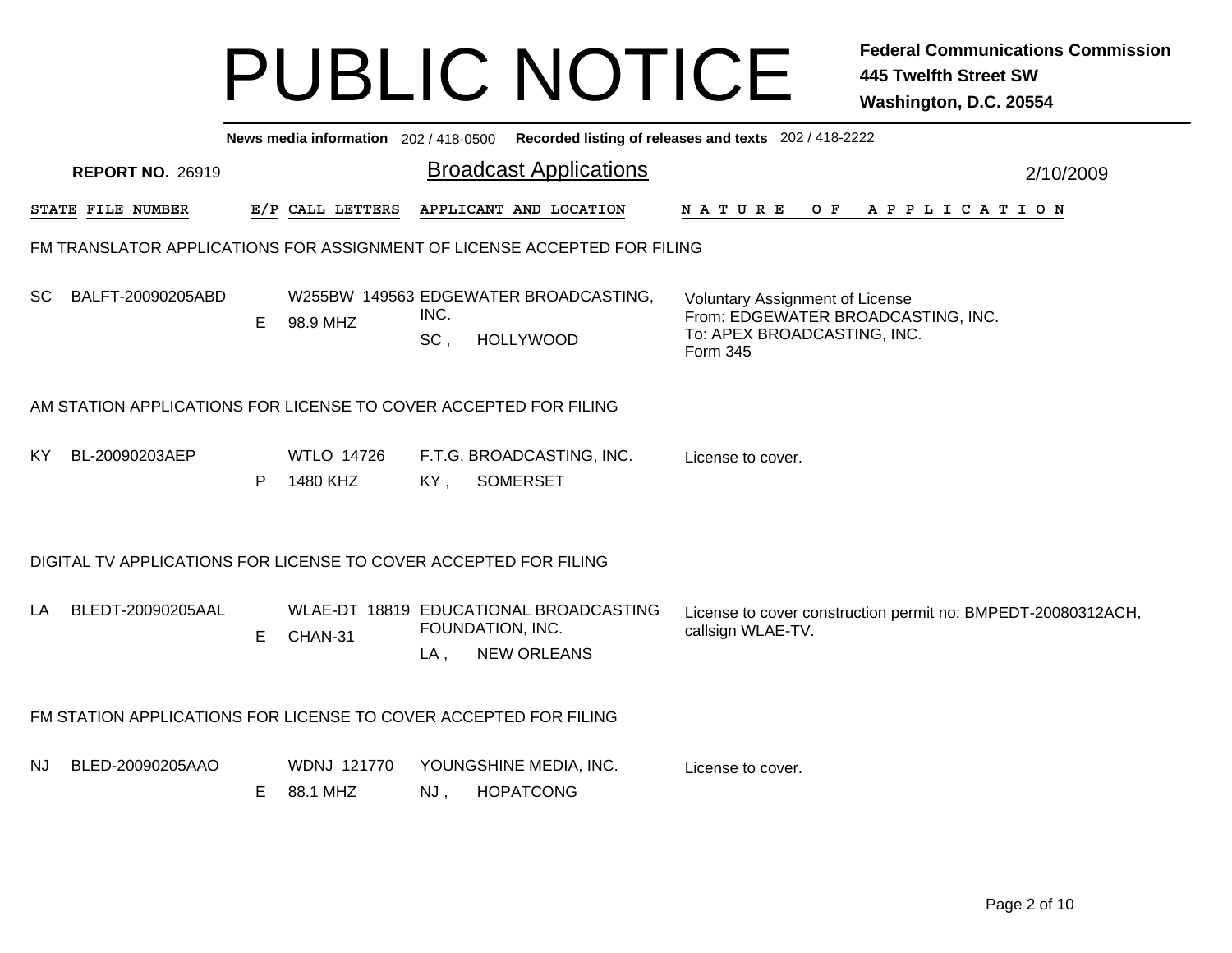|           |                                                                  |    | News media information 202 / 418-0500 |        |                                                                                                        | Recorded listing of releases and texts 202 / 418-2222 |           |
|-----------|------------------------------------------------------------------|----|---------------------------------------|--------|--------------------------------------------------------------------------------------------------------|-------------------------------------------------------|-----------|
|           | <b>REPORT NO. 26919</b>                                          |    |                                       |        | <b>Broadcast Applications</b>                                                                          |                                                       | 2/10/2009 |
|           | STATE FILE NUMBER                                                |    | E/P CALL LETTERS                      |        | APPLICANT AND LOCATION                                                                                 | N A T U R E<br>OF APPLICATION                         |           |
|           | FM STATION APPLICATIONS FOR LICENSE TO COVER ACCEPTED FOR FILING |    |                                       |        |                                                                                                        |                                                       |           |
| NY.       | BLED-20090205ABP                                                 | E. | <b>WNYE 3539</b><br>91.5 MHZ          | $NY$ , | NEW YORK CITY DEPT. OF INFO<br><b>TECHNOLOGY &amp;</b><br><b>TELECOMMUNICATIONS</b><br><b>NEW YORK</b> | License to cover.                                     |           |
| CA.       | BLED-20090205ACD                                                 | E. | <b>KNHM 12486</b><br>91.5 MHZ         | $CA$ , | JPR FOUNDATION INC.<br><b>BAYSIDE</b>                                                                  | License to cover.                                     |           |
|           |                                                                  |    |                                       |        | FM TRANSLATOR APPLICATIONS FOR LICENSE TO COVER ACCEPTED FOR FILING                                    |                                                       |           |
| GA.       | BLFT-20090205ACG                                                 | E. | 102.9 MHZ                             | GA,    | W275BK 143866 RADIO ASSIST MINISTRY, INC.<br><b>DECATUR</b>                                            | License to cover.                                     |           |
|           |                                                                  |    |                                       |        | DIGITAL TV APPLICATIONS FOR MINOR AMENDMENT TO A CONSTRUCTION PERMIT RECEIVED                          |                                                       |           |
| <b>TN</b> | BPCDT-20090202BPB                                                | E. | CHAN-33                               | $TN$ , | WPGD-DT 60820 TCCSA, INC., D/B/A TRINITY<br><b>BROADCASTING NETWORK</b><br>HENDERSONVILLE              | Engineering Amendment filed 02/05/2009                |           |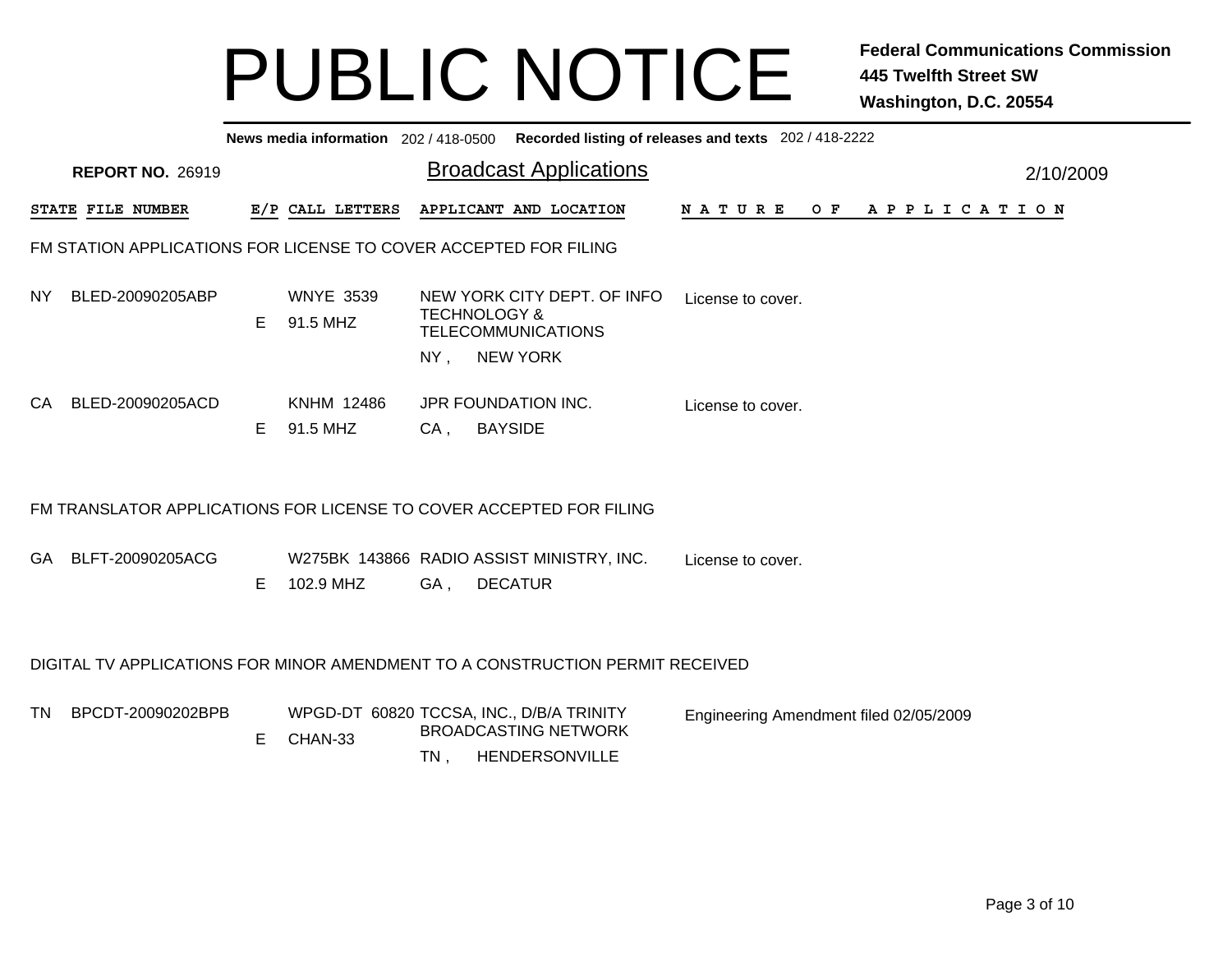|     |                         |    |                           |      | News media information 202/418-0500 Recorded listing of releases and texts 202/418-2222 |                                        |  |  |  |  |     |                       |  |  |  |           |  |
|-----|-------------------------|----|---------------------------|------|-----------------------------------------------------------------------------------------|----------------------------------------|--|--|--|--|-----|-----------------------|--|--|--|-----------|--|
|     | <b>REPORT NO. 26919</b> |    |                           |      | <b>Broadcast Applications</b>                                                           |                                        |  |  |  |  |     |                       |  |  |  | 2/10/2009 |  |
|     | STATE FILE NUMBER       |    | E/P CALL LETTERS          |      | APPLICANT AND LOCATION                                                                  | <b>NATURE</b>                          |  |  |  |  | O F | A P P L I C A T I O N |  |  |  |           |  |
|     |                         |    |                           |      | FM STATION APPLICATIONS FOR MINOR AMENDMENT TO A CONSTRUCTION PERMIT RECEIVED           |                                        |  |  |  |  |     |                       |  |  |  |           |  |
| GA. | BNPED-20071015AHD       | E. | NEW 173221<br>91.3 MHZ    | GA,  | CALVARY CHAPEL OF<br>THOMASVILLE, INC.<br><b>PAVO</b>                                   | Engineering Amendment filed 02/05/2009 |  |  |  |  |     |                       |  |  |  |           |  |
| GA. | BMPED-20081118AIN       | E  | NEW 121765<br>91.9 MHZ    | GA,  | AUGUSTA RADIO FELLOWSHIP<br>INSTITUTE, INC.<br><b>TOOMSBORO</b>                         | Engineering Amendment filed 02/05/2009 |  |  |  |  |     |                       |  |  |  |           |  |
|     |                         |    |                           |      | FM TRANSLATOR APPLICATIONS FOR MINOR AMENDMENT TO A CONSTRUCTION PERMIT RECEIVED        |                                        |  |  |  |  |     |                       |  |  |  |           |  |
| OR. | BPFT-20081114ADA        | Е  | K252CP 32955<br>98.3 MHZ  | OR,  | RAIDER COMMUNICATIONS, INC.<br><b>ROSEBURG</b>                                          | Engineering Amendment filed 02/05/2009 |  |  |  |  |     |                       |  |  |  |           |  |
| OR. | BPFT-20081114ADB        | E. | K272CO 57282<br>102.1 MHZ | OR,  | RAIDER COMMUNICATIONS, INC.<br><b>ROSEBURG</b>                                          | Engineering Amendment filed 02/05/2009 |  |  |  |  |     |                       |  |  |  |           |  |
| GA. | BPFT-20090204AAA        | E  | 88.1 MHZ                  | INC. | W204CF 152243 EDGEWATER BROADCASTING,                                                   | Engineering Amendment filed 02/05/2009 |  |  |  |  |     |                       |  |  |  |           |  |
|     |                         |    |                           | GA,  | <b>DOUGLAS</b>                                                                          |                                        |  |  |  |  |     |                       |  |  |  |           |  |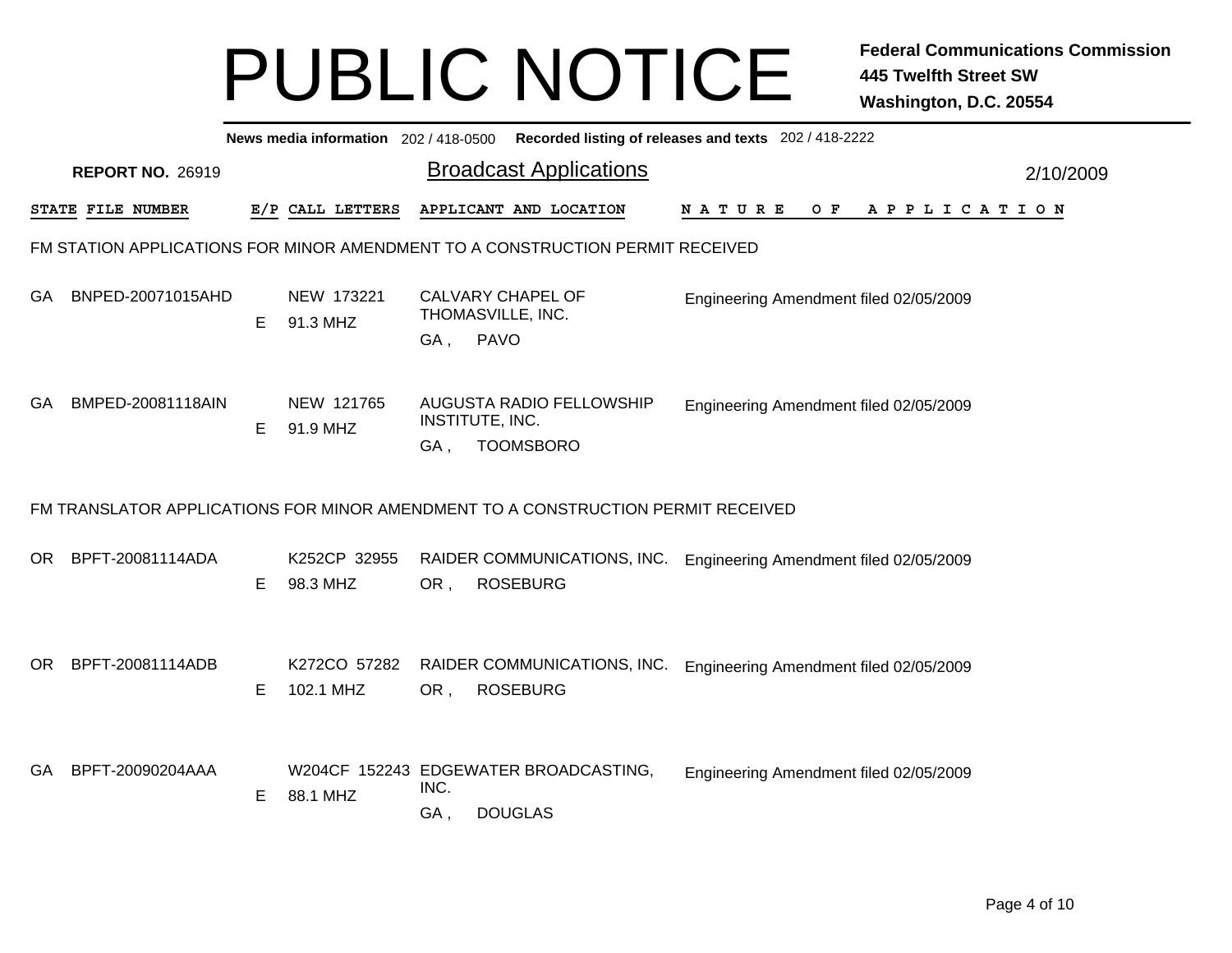|               | News media information 202/418-0500 Recorded listing of releases and texts 202/418-2222 |    |                                |                   |                                                                                     |                                      |     |                                                     |           |  |  |  |  |
|---------------|-----------------------------------------------------------------------------------------|----|--------------------------------|-------------------|-------------------------------------------------------------------------------------|--------------------------------------|-----|-----------------------------------------------------|-----------|--|--|--|--|
|               | <b>REPORT NO. 26919</b>                                                                 |    |                                |                   | <b>Broadcast Applications</b>                                                       |                                      |     |                                                     | 2/10/2009 |  |  |  |  |
|               | STATE FILE NUMBER                                                                       |    | E/P CALL LETTERS               |                   | APPLICANT AND LOCATION                                                              | N A T U R E                          | O F | A P P L I C A T I O N                               |           |  |  |  |  |
|               |                                                                                         |    |                                |                   | DIGITAL TV APPLICATIONS FOR MINOR CHANGE TO A LICENSED FACILITY ACCEPTED FOR FILING |                                      |     |                                                     |           |  |  |  |  |
| GA.           | BPCDT-20090204ACL                                                                       | E. | <b>WTVM 595</b><br>CHAN-11     | <b>LLC</b><br>GA, | WTVM LICENSE SUBSIDIARY,<br><b>COLUMBUS</b>                                         |                                      |     | Minor change in licensed facilities, callsign WTVM. |           |  |  |  |  |
|               |                                                                                         |    |                                |                   | FM STATION APPLICATIONS FOR MINOR CHANGE TO A LICENSED FACILITY ACCEPTED FOR FILING |                                      |     |                                                     |           |  |  |  |  |
| IL            | BPH-20090123ATC                                                                         | E. | <b>WYNG 56560</b><br>94.9 MHZ  | IL,               | W. RUSSELL WITHERS, JR.<br><b>MOUNT CARMEL</b>                                      | Minor change in licensed facilities. |     |                                                     |           |  |  |  |  |
| IA            | BPH-20090205AAZ                                                                         | Е  | <b>KTFC 17199</b><br>103.3 MHZ | INC.<br>IA,       | COMMUNITY BROADCASTING,<br>SIOUX CITY                                               | Minor change in licensed facilities. |     |                                                     |           |  |  |  |  |
| <sub>CO</sub> | BPED-20090205ABZ                                                                        | E. | KVOD 83535<br>88.1 MHZ         | CO <sub>1</sub>   | PRC DENVER-I, LLC<br>LAKEWOOD                                                       | Minor change in licensed facilities. |     |                                                     |           |  |  |  |  |
| WY.           | BPED-20090205ACH                                                                        | Е  | <b>KDNR 84104</b><br>88.7 MHZ  | WY,               | <b>WESTERN INSPIRATIONAL</b><br>BROADCASTERS, INC.<br><b>SOUTH GREELEY</b>          | Minor change in licensed facilities. |     |                                                     |           |  |  |  |  |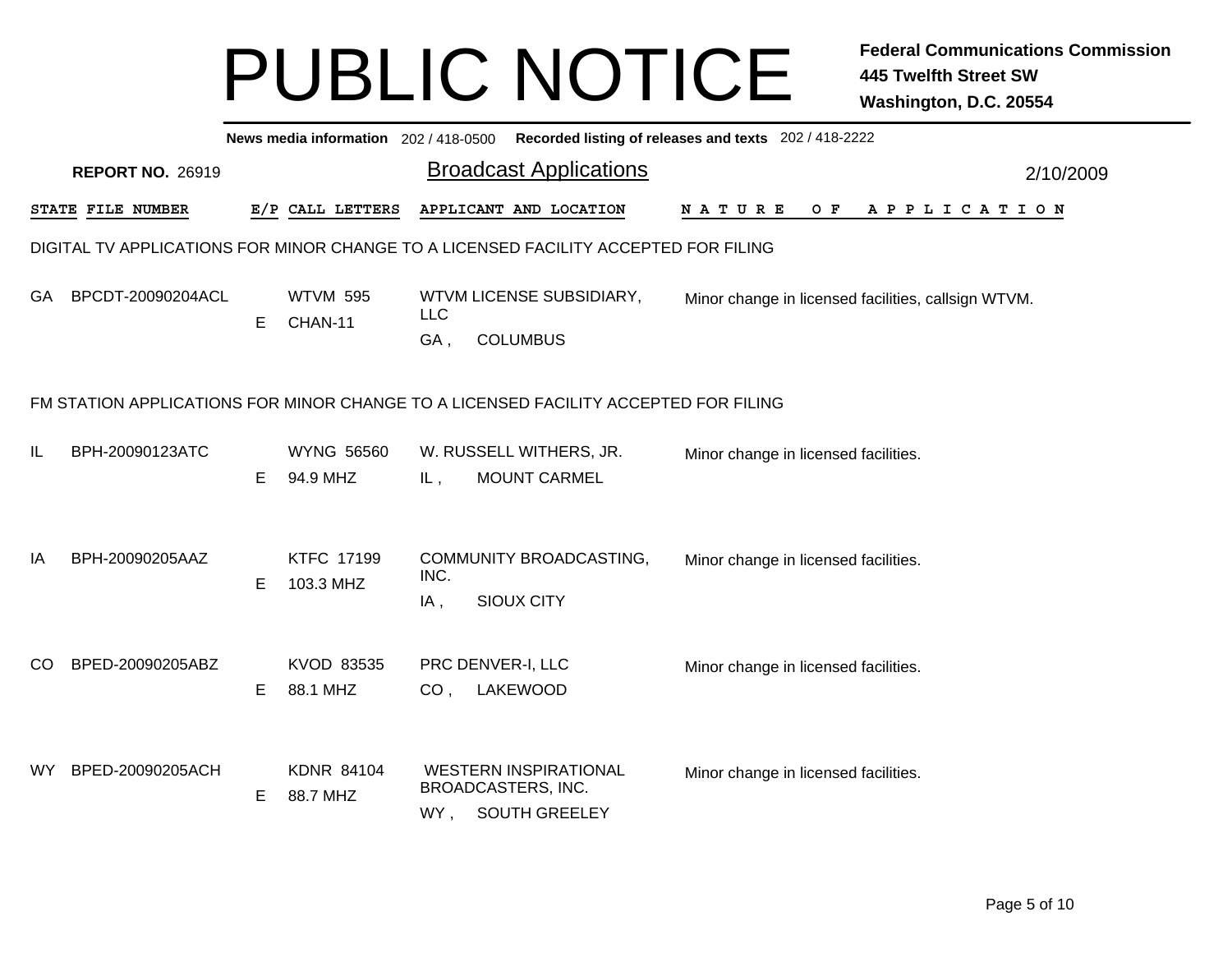|     | News media information 202 / 418-0500 Recorded listing of releases and texts 202 / 418-2222                              |    |                                               |                               |                                                                                             |                                                                     |  |  |  |  |         |  |  |  |  |             |  |           |  |
|-----|--------------------------------------------------------------------------------------------------------------------------|----|-----------------------------------------------|-------------------------------|---------------------------------------------------------------------------------------------|---------------------------------------------------------------------|--|--|--|--|---------|--|--|--|--|-------------|--|-----------|--|
|     | <b>REPORT NO. 26919</b>                                                                                                  |    |                                               | <b>Broadcast Applications</b> |                                                                                             |                                                                     |  |  |  |  |         |  |  |  |  |             |  | 2/10/2009 |  |
|     | STATE FILE NUMBER                                                                                                        |    | E/P CALL LETTERS                              |                               | APPLICANT AND LOCATION                                                                      | NATURE                                                              |  |  |  |  | $O$ $F$ |  |  |  |  | APPLICATION |  |           |  |
|     |                                                                                                                          |    |                                               |                               | FM TRANSLATOR APPLICATIONS FOR MINOR CHANGE TO A LICENSED FACILITY ACCEPTED FOR FILING      |                                                                     |  |  |  |  |         |  |  |  |  |             |  |           |  |
| NY. | BPFT-20090205ABF                                                                                                         | E  | W225BC 156937 KEVIN M. FITZGERALD<br>93.5 MHZ | $NY$ ,                        | <b>ENDICOTT</b>                                                                             | Minor change in licensed facilities, callsign W225BC.               |  |  |  |  |         |  |  |  |  |             |  |           |  |
| OR. | BPFT-20090205ACM                                                                                                         | E. | K237DS 147992 JEFF HUFFMAN<br>95.3 MHZ        | OR,                           | <b>HERMISTON</b>                                                                            | Minor change in licensed facilities, callsign K237DS.               |  |  |  |  |         |  |  |  |  |             |  |           |  |
|     |                                                                                                                          |    |                                               |                               | DIGITAL TV APPLICATIONS FOR MINOR MODIFICATION TO A CONSTRUCTION PERMIT ACCEPTED FOR FILING |                                                                     |  |  |  |  |         |  |  |  |  |             |  |           |  |
| МS  | BMPCDT-20090205ABM                                                                                                       | E  | 960920LX-DT<br>83946<br>CHAN-49               | $MS$ ,                        | <b>NEW AGE MEDIA OF</b><br>PENNSYLVANIA LICENSE, LLC<br><b>TUPELO</b>                       | Modification of construction permit file number<br>BPCT-19960920LX. |  |  |  |  |         |  |  |  |  |             |  |           |  |
|     |                                                                                                                          |    |                                               |                               | FM STATION APPLICATIONS FOR MINOR MODIFICATION TO A CONSTRUCTION PERMIT ACCEPTED FOR FILING |                                                                     |  |  |  |  |         |  |  |  |  |             |  |           |  |
| AL  | BMPED-20090205ABX<br>WAYU 173825<br>WAY-FM MEDIA GROUP, INC<br>Mod of CP to chg<br>91.1 MHZ<br><b>STEELE</b><br>Е<br>AL, |    |                                               |                               |                                                                                             |                                                                     |  |  |  |  |         |  |  |  |  |             |  |           |  |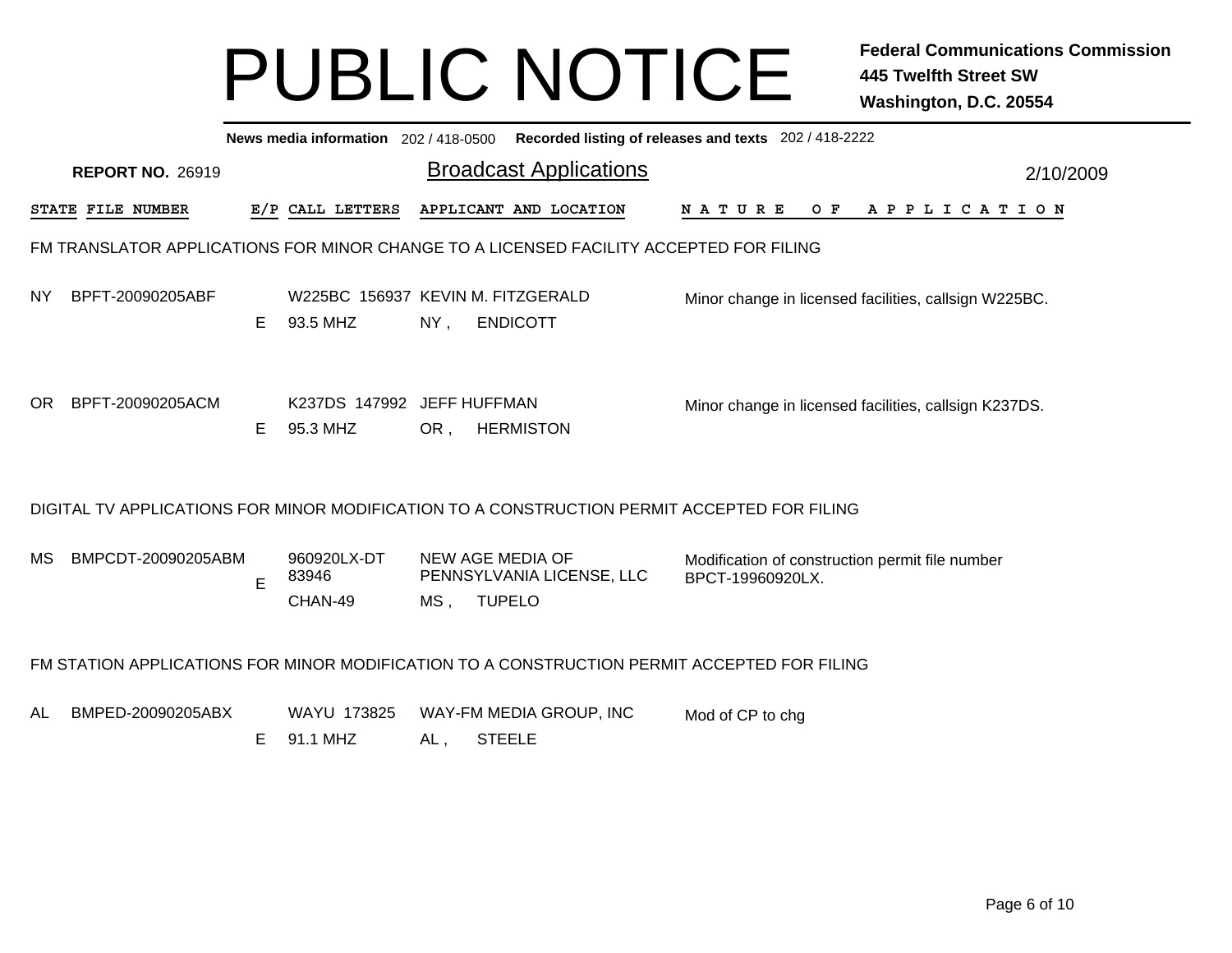|      | News media information 202/418-0500 Recorded listing of releases and texts 202/418-2222 |    |                          |                       |                                                                                                |                    |                |  |  |  |           |  |  |
|------|-----------------------------------------------------------------------------------------|----|--------------------------|-----------------------|------------------------------------------------------------------------------------------------|--------------------|----------------|--|--|--|-----------|--|--|
|      | <b>REPORT NO. 26919</b>                                                                 |    |                          |                       | <b>Broadcast Applications</b>                                                                  |                    |                |  |  |  | 2/10/2009 |  |  |
|      | <b>STATE FILE NUMBER</b>                                                                |    | E/P CALL LETTERS         |                       | APPLICANT AND LOCATION                                                                         | N A T U R E        | OF APPLICATION |  |  |  |           |  |  |
|      |                                                                                         |    |                          |                       | FM TRANSLATOR APPLICATIONS FOR MINOR MODIFICATION TO A CONSTRUCTION PERMIT ACCEPTED FOR FILING |                    |                |  |  |  |           |  |  |
| ID   | BMPFT-20090205AAV                                                                       | E. | 92.3 MHZ                 | ID,                   | K275AN 148978 RADIO ASSIST MINISTRY, INC.<br>POCATELLO                                         | Mod of CP          |                |  |  |  |           |  |  |
|      | CA BMPFT-20090205ABE                                                                    | E  | K256AG 85884<br>99.1 MHZ |                       | <b>EDUCATIONAL MEDIA</b><br><b>FOUNDATION</b><br>CA, CLARKSVILLE                               | Mod of CP          |                |  |  |  |           |  |  |
|      |                                                                                         |    |                          |                       | FM TRANSLATOR APPLICATIONS FOR MODIFICATION OF LICENSE ACCEPTED FOR FILING                     |                    |                |  |  |  |           |  |  |
| NY I | BMLFT-20090205ABN                                                                       | E  | W285DI 2869<br>104.9 MHZ | FALLS, INC.<br>$NY$ , | CALVARY CHAPEL OF TWIN<br><b>BINGHAMTON</b>                                                    | License to modify. |                |  |  |  |           |  |  |
|      |                                                                                         |    |                          |                       | FM STATION APPLICATIONS FOR ORIGINAL CONSTRUCTION PERMIT TENDERED FOR FILING                   |                    |                |  |  |  |           |  |  |
|      | AK BNPED-20090205AAA                                                                    | E. | NEW 180624<br>98.1 MHZ   | AK,                   | <b>BIG RIVER PUBLIC</b><br><b>BROADCASTING CORPORATION</b><br><b>ILIAMNA</b>                   | CP New Station.    |                |  |  |  |           |  |  |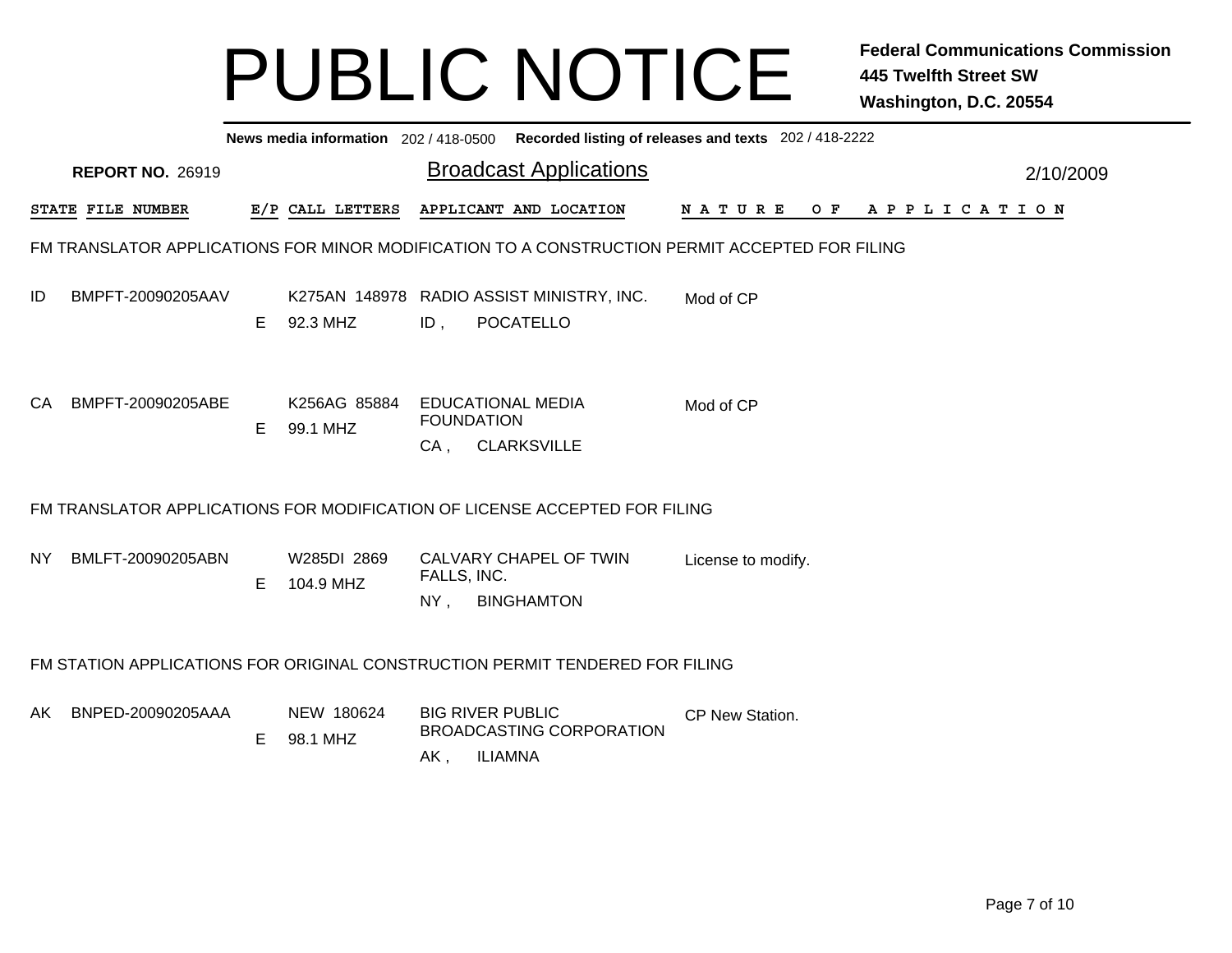|     | News media information 202/418-0500 Recorded listing of releases and texts 202/418-2222 |    |                               |                               |                                                                     |                                                                                                                                                |  |  |  |  |  |  |  |  |
|-----|-----------------------------------------------------------------------------------------|----|-------------------------------|-------------------------------|---------------------------------------------------------------------|------------------------------------------------------------------------------------------------------------------------------------------------|--|--|--|--|--|--|--|--|
|     | <b>REPORT NO. 26919</b>                                                                 |    |                               | <b>Broadcast Applications</b> | 2/10/2009                                                           |                                                                                                                                                |  |  |  |  |  |  |  |  |
|     | STATE FILE NUMBER                                                                       |    | E/P CALL LETTERS              |                               | APPLICANT AND LOCATION                                              | O F<br><b>NATURE</b><br>A P P L I C A T I O N                                                                                                  |  |  |  |  |  |  |  |  |
|     |                                                                                         |    |                               |                               | FM STATION APPLICATIONS FOR TRANSFER OF CONTROL ACCEPTED FOR FILING |                                                                                                                                                |  |  |  |  |  |  |  |  |
| OK. | BTCED-20090205AAB                                                                       | E. | <b>KCCU 8484</b><br>89.3 MHZ  | OK,                           | <b>CAMERON UNIVERSITY</b><br>LAWTON                                 | <b>Voluntary Transfer of Control</b><br>From: BOARD OF REGENTS (OLD BOARD)<br>To: CAMERON UNIVERSITY (NEW BOARD OF REGENTS)<br>Form 315        |  |  |  |  |  |  |  |  |
| OK. | BTCED-20090205AAC                                                                       | E. | <b>KLCU 82834</b><br>90.3 MHZ | OK.                           | <b>CAMERON UNIVERSITY</b><br>ARDMORE                                | <b>Voluntary Transfer of Control</b><br>From: BOARD OF REGENTS (OLD BOARD)<br>To: CAMERON UNIVERSITY (NEW BOARD OF REGENTS)<br>Form 315        |  |  |  |  |  |  |  |  |
| OK. | BTCED-20090205AAD                                                                       | Е  | <b>KOCU 93910</b><br>90.1 MHZ | OK,                           | <b>CAMERON UNIVERSITY</b><br><b>ALTUS</b>                           | <b>Voluntary Transfer of Control</b><br>From: BOARD OF REGENTS (OLD BOARD)<br>To: CAMERON UNIVERSITY (NEW BOARD OF REGENTS)<br><b>Form 315</b> |  |  |  |  |  |  |  |  |
| OK. | BTCED-20090205AAE                                                                       | E. | KYCU 122436<br>89.1 MHZ       | OK,                           | <b>CAMERON UNIVERSITY</b><br><b>CLINTON</b>                         | <b>Voluntary Transfer of Control</b><br>From: BOARD OF REGENTS (OLD BOARD)<br>To: CAMERON UNIVERSITY (NEW BOARD OF REGENTS)<br>Form 315        |  |  |  |  |  |  |  |  |
| TX. | BTCED-20090205AAF                                                                       | Е  | <b>KMCU 8489</b><br>88.7 MHZ  | $TX$ ,                        | <b>CAMERON UNIVERSITY</b><br><b>WICHITA FALLS</b>                   | <b>Voluntary Transfer of Control</b><br>From: BOARD OF REGENTS (OLD BOARD)<br>To: CAMERON UNIVERSITY (NEW BOARD OF REGENTS)<br>Form 315        |  |  |  |  |  |  |  |  |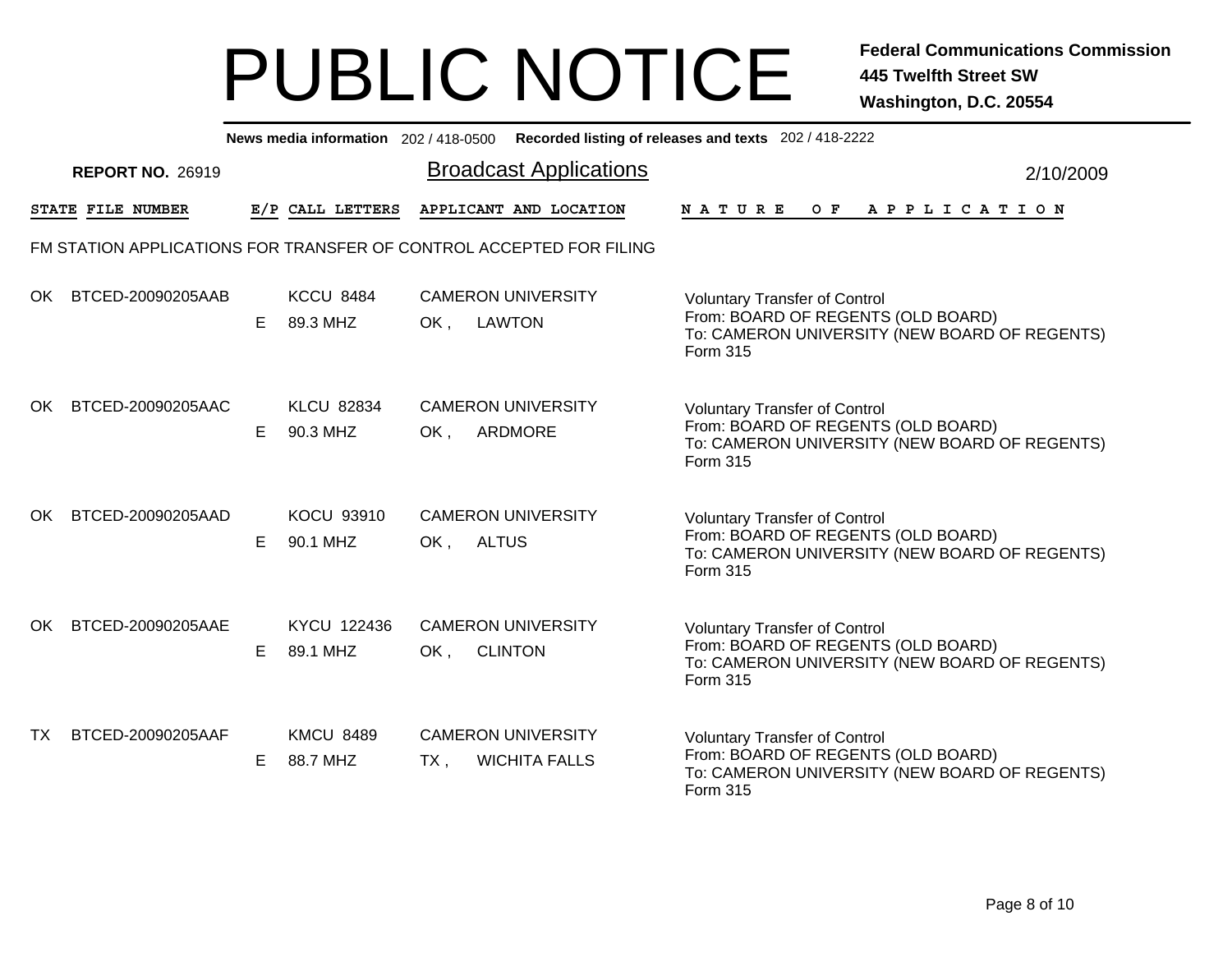|     | News media information 202/418-0500 Recorded listing of releases and texts 202/418-2222 |   |                               |                                                                        |                                                                                                                                                |  |  |  |  |  |  |  |  |
|-----|-----------------------------------------------------------------------------------------|---|-------------------------------|------------------------------------------------------------------------|------------------------------------------------------------------------------------------------------------------------------------------------|--|--|--|--|--|--|--|--|
|     | <b>REPORT NO. 26919</b>                                                                 |   |                               | <b>Broadcast Applications</b>                                          | 2/10/2009                                                                                                                                      |  |  |  |  |  |  |  |  |
|     | STATE FILE NUMBER                                                                       |   | E/P CALL LETTERS              | APPLICANT AND LOCATION                                                 | OF APPLICATION<br>N A T U R E                                                                                                                  |  |  |  |  |  |  |  |  |
|     |                                                                                         |   |                               | FM STATION APPLICATIONS FOR TRANSFER OF CONTROL ACCEPTED FOR FILING    |                                                                                                                                                |  |  |  |  |  |  |  |  |
| OK  | BTCH-20090205AAG                                                                        | E | <b>KZCU 82843</b><br>95.9 MHZ | <b>CAMERON UNIVERSITY</b><br>OK.<br><b>WOODWARD</b>                    | <b>Voluntary Transfer of Control</b><br>From: BOARD OF REGENTS (OLD BOARD)<br>To: CAMERON UNIVERSITY (NEW BOARD OF REGENTS)<br>Form 315        |  |  |  |  |  |  |  |  |
|     |                                                                                         |   |                               | FM TRANSLATOR APPLICATIONS FOR TRANSFER OF CONTROL ACCEPTED FOR FILING |                                                                                                                                                |  |  |  |  |  |  |  |  |
| OK. | BTCFT-20090205AAH                                                                       | E | 100.1 MHZ                     | K261CR 142416 CAMERON UNIVERSITY<br>OK,<br><b>CHICKASHA</b>            | <b>Voluntary Transfer of Control</b><br>From: BOARD OF REGENTS (OLD BOARD)<br>To: CAMERON UNIVERSITY (NEW BOARD OF REGENTS)<br><b>Form 315</b> |  |  |  |  |  |  |  |  |
| OK. | BTCFT-20090205AAI                                                                       | E | K275AE 82287<br>102.9 MHZ     | <b>CAMERON UNIVERSITY</b><br>OK,<br>LAWTON                             | <b>Voluntary Transfer of Control</b><br>From: BOARD OF REGENTS (OLD BOARD)<br>To: CAMERON UNIVERSITY (NEW BOARD OF REGENTS)<br>Form 315        |  |  |  |  |  |  |  |  |
|     |                                                                                         |   |                               | TELEVISION APPLICATIONS FOR TRANSFER OF CONTROL ACCEPTED FOR FILING    |                                                                                                                                                |  |  |  |  |  |  |  |  |
| CA. | BTCCT-20090204ACW                                                                       | E | <b>KNVN 33745</b><br>CHAN-24  | CHICO LICENSE, L.L.C.<br><b>CHICO</b><br>$CA$ ,                        | <b>Voluntary Transfer of Control</b><br>From: EVANS BROADCASTING OF CHICO, LLC<br>To: EVANS BROADCASTING OF CHICO LLC<br>Form 316              |  |  |  |  |  |  |  |  |